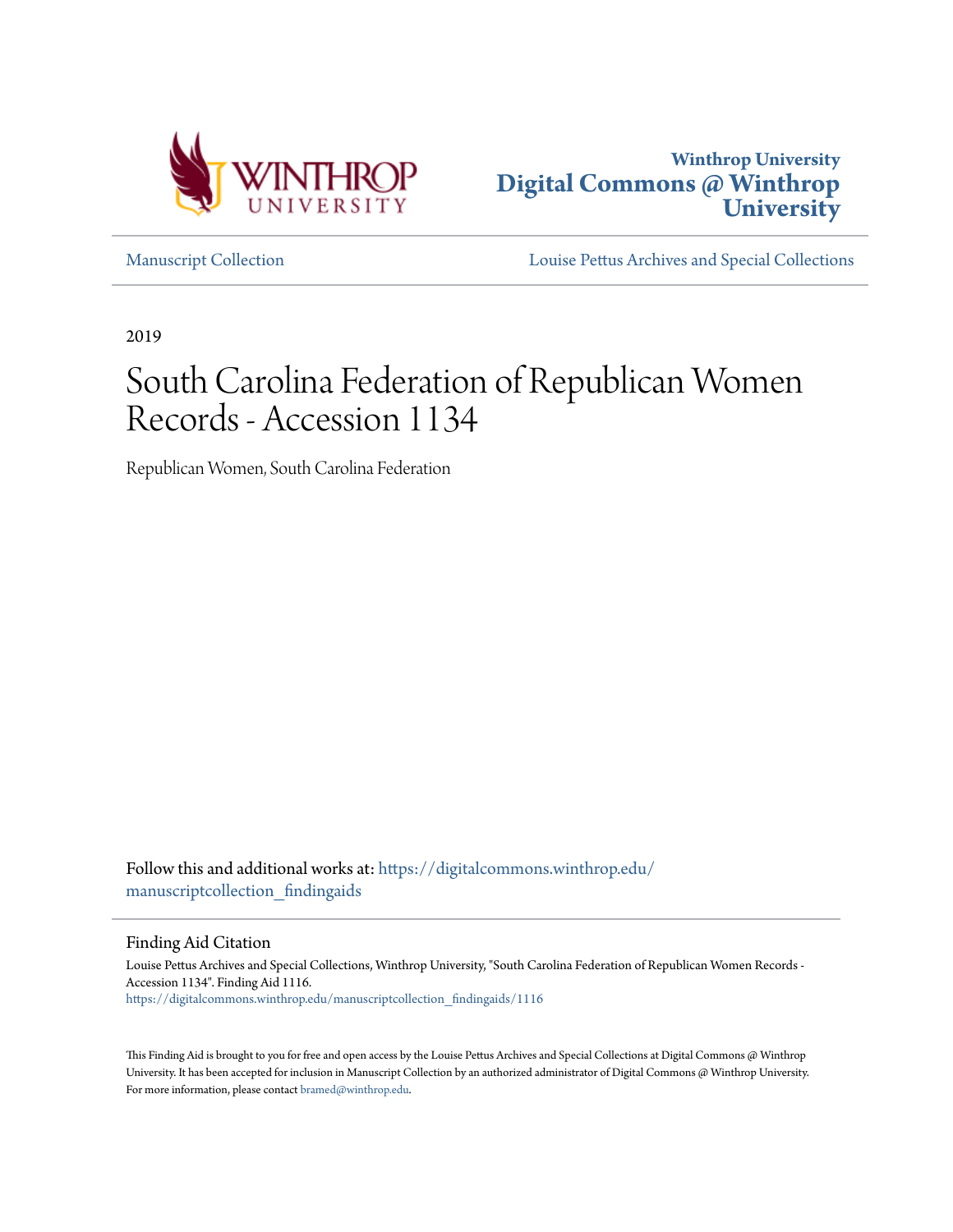## **WINTHROP UNIVERSITY LOUISE PETTUS ARCHIVES & SPECIAL COLLECTIONS**

**MANUSCRIPT COLLECTION**

# **ACCESSION 1134**

**SOUTH CAROLINA FEDERATION OF REPUBLICAN WOMEN RECORDS**

men

1992-2011, nd

24 Boxes, 145 Folders, 1 Artifact

**CELLER**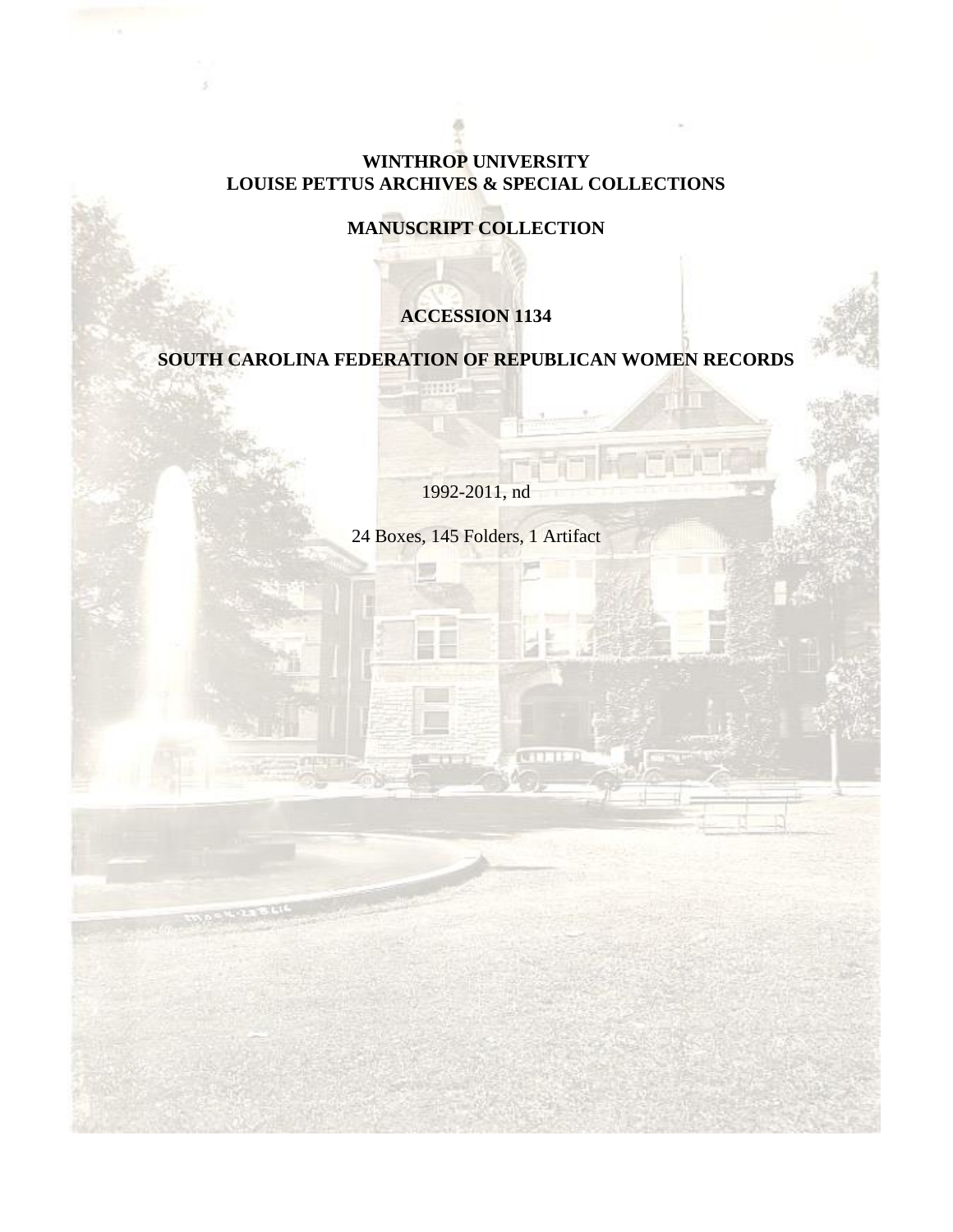#### **WINTHROP UNIVERSITY LOUISE PETTUS ARCHIVES & SPECIAL COLLECTIONS**

#### **MANUSCRIPT COLLECTION**

ADDITIONS: **\_\_\_\_**, \_\_\_\_, \_\_\_\_ DATE: \_01/10/2019 \_

ACC. NO.: **\_1134\_** PROCESSED BY: Elvia Manjarrez, Drew Russell NO. OF SECTIONS: \_2\_

#### **SOUTH CAROLINA FEDERATION OF REPUBLICAN WOMEN RECORDS I**

The South Carolina Federation of Republican Women Records were donated by Linda C. Garner, Lisa Manini Sox, and Cathy Herron to the Louise Pettus Archives and Special Collection at Winthrop University by multiple donations spanning from January 15, 2008 until November 14, 2012.

> Linear feet of shelf space occupied: 6.00 Approximate number of pieces: 12,000

Restrictions: Open to researchers under the rules and regulations of the Louise Pettus Archives & Special Collections at Winthrop University.

Literary Rights: For information concerning literary rights please contact the Louise Pettus Archives & Special Collections at Winthrop University.

Scope and Content Note: **This collection contains the records produced by the South Carolina Federation for Republican Women. The records consists of various publications related to the National Federation of Republican Women and correspondence, publications, conference and convention records, county and club records, financial records and bank statements, membership records, and various reports related to the South Carolina Federation for Republican Women (SCFRW). The SCFRW was founded in 1961 with the mission, "To promote an informed public through political educational activity; To increase the effectiveness of women in the cause of good government; To facilitate cooperation between National and state federations; To foster loyalty to the Republican Party and to promote its principles; To support objectives and policies of the Republican National Committee; and To work for the election of the Republican Party nominees;"**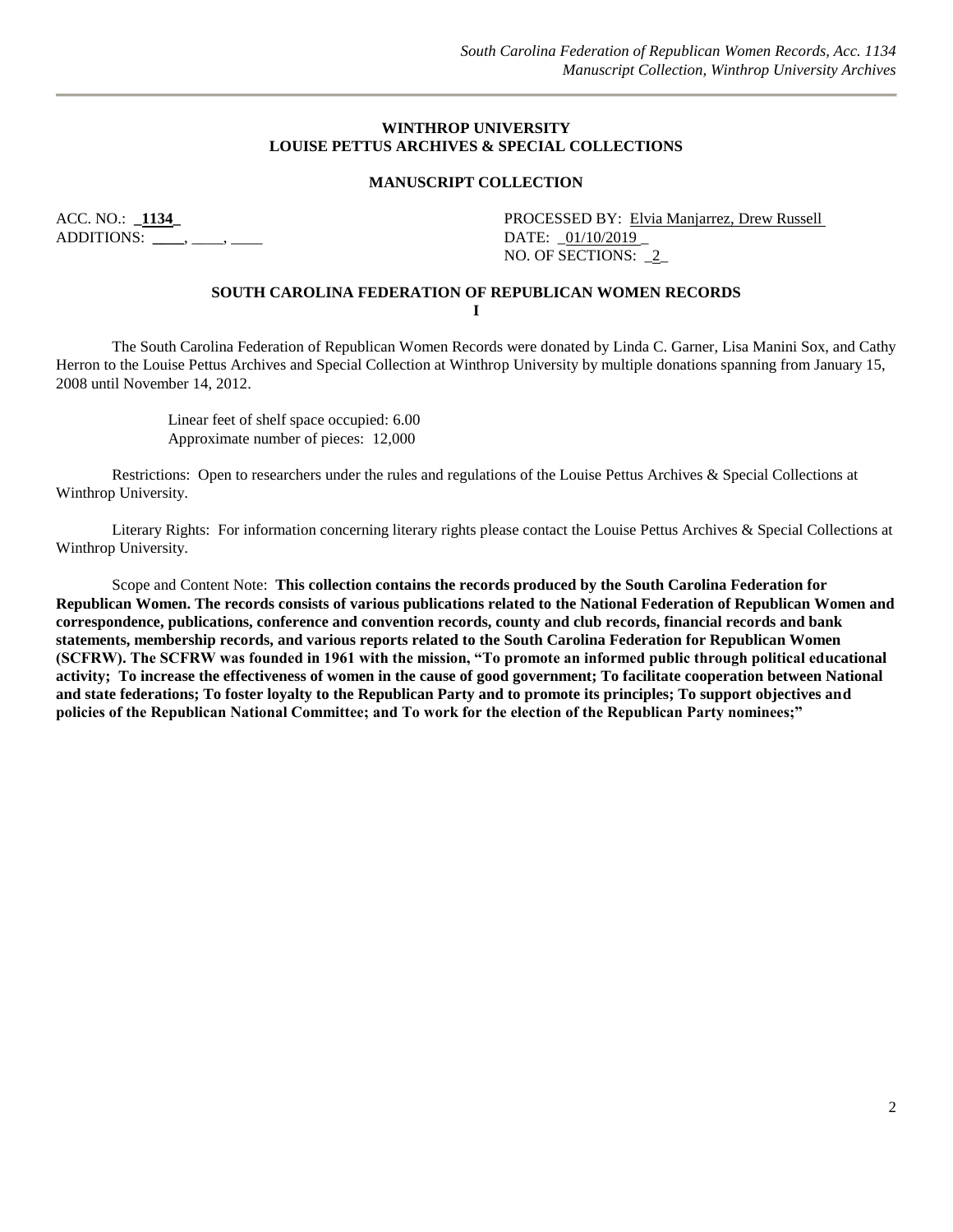## **II**

## **DESCRIPTION OF SERIES**

|   | <b>Box(es)</b> Folder(s)                | <b>Series</b>                                                                                                                                                                                                                                                                                                                                                                                                                                                                                                                             | Year(s)          |  |  |  |  |
|---|-----------------------------------------|-------------------------------------------------------------------------------------------------------------------------------------------------------------------------------------------------------------------------------------------------------------------------------------------------------------------------------------------------------------------------------------------------------------------------------------------------------------------------------------------------------------------------------------------|------------------|--|--|--|--|
|   | NATIONAL FEDERATION OF REPUBLICAN WOMEN |                                                                                                                                                                                                                                                                                                                                                                                                                                                                                                                                           |                  |  |  |  |  |
| 1 | $1-4$                                   | <b>PUBLICATIONS</b><br>This series contains information on the National Federation of Republican Women<br>and includes a publication on the Electoral College, tools to improve leadership,<br>Protocol in Politics, National Federation Bylaws, correspondence and public<br>announcements, and pro-Constitution publications.                                                                                                                                                                                                           | 1992-2002        |  |  |  |  |
| 2 | $5 - 7$                                 | <b>PUBLICATIONS</b><br>This series contains information on the National Federation of<br>2008<br>Republican Women from 2001-2003 including pamphlets and correspondence,<br>information on who served as president of each state for the Republican Women's<br>Club as well who served as the national representative for the National Federation.<br>This series also contains information about the National Regional Conference and the<br>registration forms associated with it, from 2005 as well as some publications from<br>2008. | 2001-2003, 2005, |  |  |  |  |
| 3 | $8 - 10$                                | <b>PUBLICATIONS</b><br>This series contains information on the National Federation of Republican Women<br>from 1999-2003, which includes all information on awards and scholarships ranging<br>from the Club Achievement Award, Strom Thurmond Award for Excellence, Public<br>Relations Award, National Pathfinder Scholarship and the Mamie Eisenhower<br>Library Project.                                                                                                                                                              | 1999-2003        |  |  |  |  |
| 4 | $11 - 13$                               | <b>PUBLICATIONS</b><br>This series contains information on the National Federation of Republican Women<br>through newsletters from various states throughout the country.                                                                                                                                                                                                                                                                                                                                                                 | 1998-2003        |  |  |  |  |
|   |                                         | SOUTH CAROLINA FEDERATION OF REPUBLICAN WOMEN                                                                                                                                                                                                                                                                                                                                                                                                                                                                                             |                  |  |  |  |  |
| 5 | $14 - 16$                               | PUBLICATION CORRESPONDENCE<br>This series contains publication and correspondence reports from 1995-1999 of the<br>South Carolina Federation of Republican Women, including maps, guides for<br>improvement, political campaign, and booklets on information about the South<br>Carolina Federation of Republican Women.                                                                                                                                                                                                                  | 1995-2001        |  |  |  |  |
| 6 | 17-20                                   | <b>PUBLICATION</b><br>This series contains information on "Caring for America" and publications associated<br>with it, applications and publications associated with politics, and publications on a<br>state level from the year 2008.                                                                                                                                                                                                                                                                                                   | 2002-2003, 2008  |  |  |  |  |
| 7 | 21-23                                   | <b>CONFERENCE RECORDS</b><br>This series contains correspondence about the South Carolina Federation of<br>Republican Women Conference of 2005, as well as registration identification, and<br>information regarding the conference.                                                                                                                                                                                                                                                                                                      | 2005             |  |  |  |  |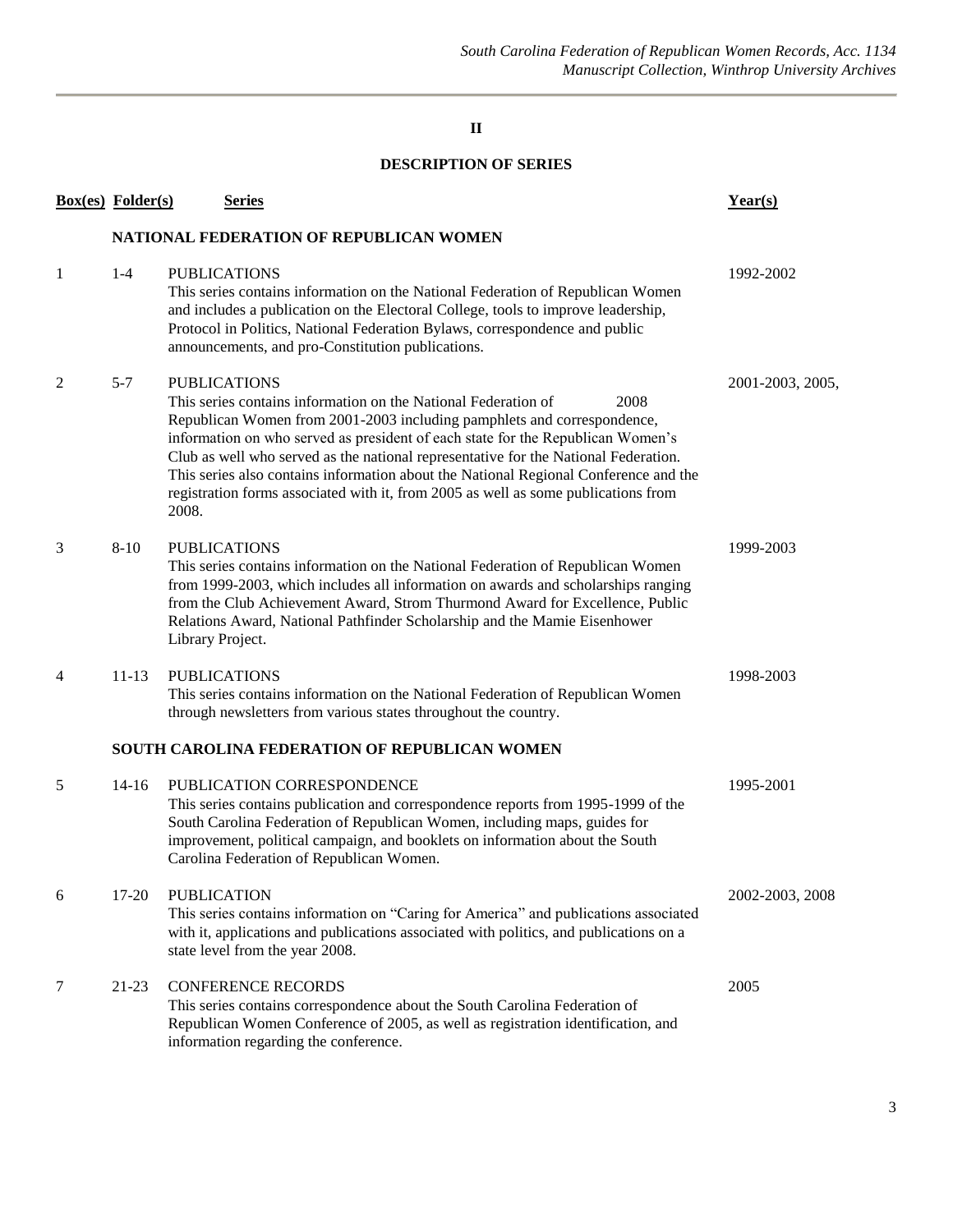#### **II**

## **DESCRIPTION OF SERIES (cont.)**

|    | <b>Box(es)</b> Folder(s) | <b>Series</b>                                                                                                                                                                                                                                                                                                                                    | Year(s)       |
|----|--------------------------|--------------------------------------------------------------------------------------------------------------------------------------------------------------------------------------------------------------------------------------------------------------------------------------------------------------------------------------------------|---------------|
| 8  | 24-27                    | CAMPAIGN MANAGEMENT SCHOOOL/CONVENTION<br>This series contains information on the Campaign Management School from 2003-<br>2005, information involving the 21 <sup>st</sup> Biennial Convention, and the Biennial<br>Convention in 2005 - which includes delegates and alternates, as well as registration<br>forms for the Biennial Convention. | 2003-2005     |
| 9  | 28-31                    | <b>BIENNIAL CONVENTION</b><br>This series contains more information on the Biennial Convention including<br>Conventions and correspondence, registrations and sponsors, and Christmas party<br>Information.                                                                                                                                      | 2005          |
| 10 | $32 - 35$                | <b>COUNTY RECORDS</b><br>This series contains information on the arrest of a member (1999), information<br>involving or concerning the counties of South Carolina from 1994-2008 and a<br>notepad full of notes from 2002.                                                                                                                       | 1994-2008     |
| 11 | 36-37                    | <b>CLUB MEMBERSHIP REPORT</b><br>This series contains the club membership reports for all the counties from the years<br>2002-2003.                                                                                                                                                                                                              | 2002-2003     |
| 12 | 38-40                    | <b>MEMBERSHIP REPORTS</b><br>This series contains the club membership reports for all the counties from the years<br>2006-2007.                                                                                                                                                                                                                  | 2006-2007     |
| 13 | $41-43$                  | <b>COUNTY RECORDS</b><br>This series contains information, publication and content from the following clubs:<br>Anderson, Beaufort, Berkley.                                                                                                                                                                                                     | 1999-2008     |
| 14 | $44 - 50$                | <b>CLUB RECORDS</b><br>This series contains information, publication, and content from the following clubs:<br>Capital City, Clover/Lake Wylie, Charleston, Cherokee, Conway, Darlington, and<br>Dutch Fork.                                                                                                                                     | 1997-2008     |
| 15 | 51-54                    | <b>CLUB RECORDS</b><br>This series contains information, publication, and content from the following clubs:<br>East Cooper, Greater Hilton Head, and Greater Spartanburg.                                                                                                                                                                        | ca1990s-2000s |
| 16 | 55-63                    | <b>CLUB RECORDS</b><br>This series contains information, publication, and content from the following clubs:<br>Greenville, Greenwood, Hilton Head, Kershaw Lee, Knightsville, Little River,<br>Lexington, and Low Country.                                                                                                                       | ca1990s-2000s |
| 17 | 64-73                    | <b>CLUB RECORDS</b><br>This series contains information, publication and content form the following clubs:<br>McCormick, Myrtle Beach, Oconee, Orangeburg, Palmetto House, Pickens, Sand<br>Hills, Sea Island, Southern Beaufort, and Spartanburg.                                                                                               | ca1990s-2000s |